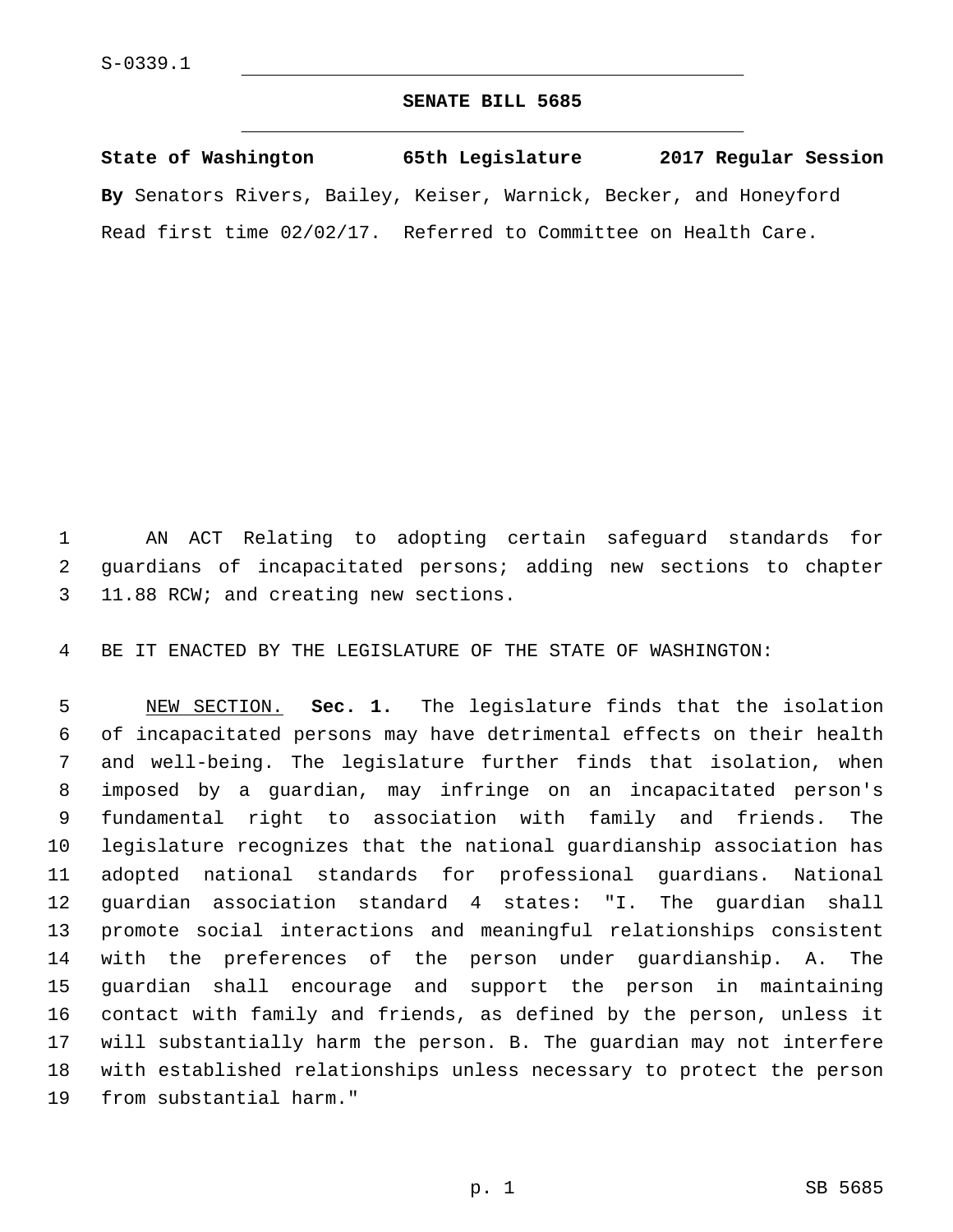NEW SECTION. **Sec. 2.** A new section is added to chapter 11.88 2 RCW to read as follows:

 No guardian or professional guardian may restrict contact between an incapacitated person and any other person except when necessary to protect the incapacitated person from substantial harm. A guardian or professional guardian must obtain a court order prior to imposing restrictions, unless an emergency exists, and then must obtain a court order as soon as practical after imposing the restrictions. The scope of restrictions must be no more than necessary to prevent 10 substantial harm.

 NEW SECTION. **Sec. 3.** A new section is added to chapter 11.88 12 RCW to read as follows:

 Any person affected by restrictions requested or imposed by a guardian or professional guardian has a right to meaningful written notice of the restrictions, provided by the guardian or professional guardian, and a right to appeal the restrictions in court. Where a court finds that a specified restriction is not necessary to protect the incapacitated person from substantial harm, the guardian or professional guardian may not assess or charge an incapacitated person or the estate of the incapacitated person for any legal or nonlegal costs or fees for the specified restriction where such costs or fees are related to the request or imposition of restrictions, or are related to defending from an appeal of the restrictions.

 NEW SECTION. **Sec. 4.** A new section is added to chapter 11.88 25 RCW to read as follows:

 (1) In any action to restrict contact, or appeal from restrictions between an incapacitated person and any other person, 28 the court should consider the following:

 (a) The fundamental right of the incapacitated person to freedom 30 of association;

 (b) The potential detrimental effects of restricting access between an incapacitated person and any other person;

 (c) Whether a good faith basis exists for imposing restrictions 34 in an emergency;

 (d) Whether meaningful written notice was provided to affected persons citing specific facts and circumstances as a basis for the 37 restriction;